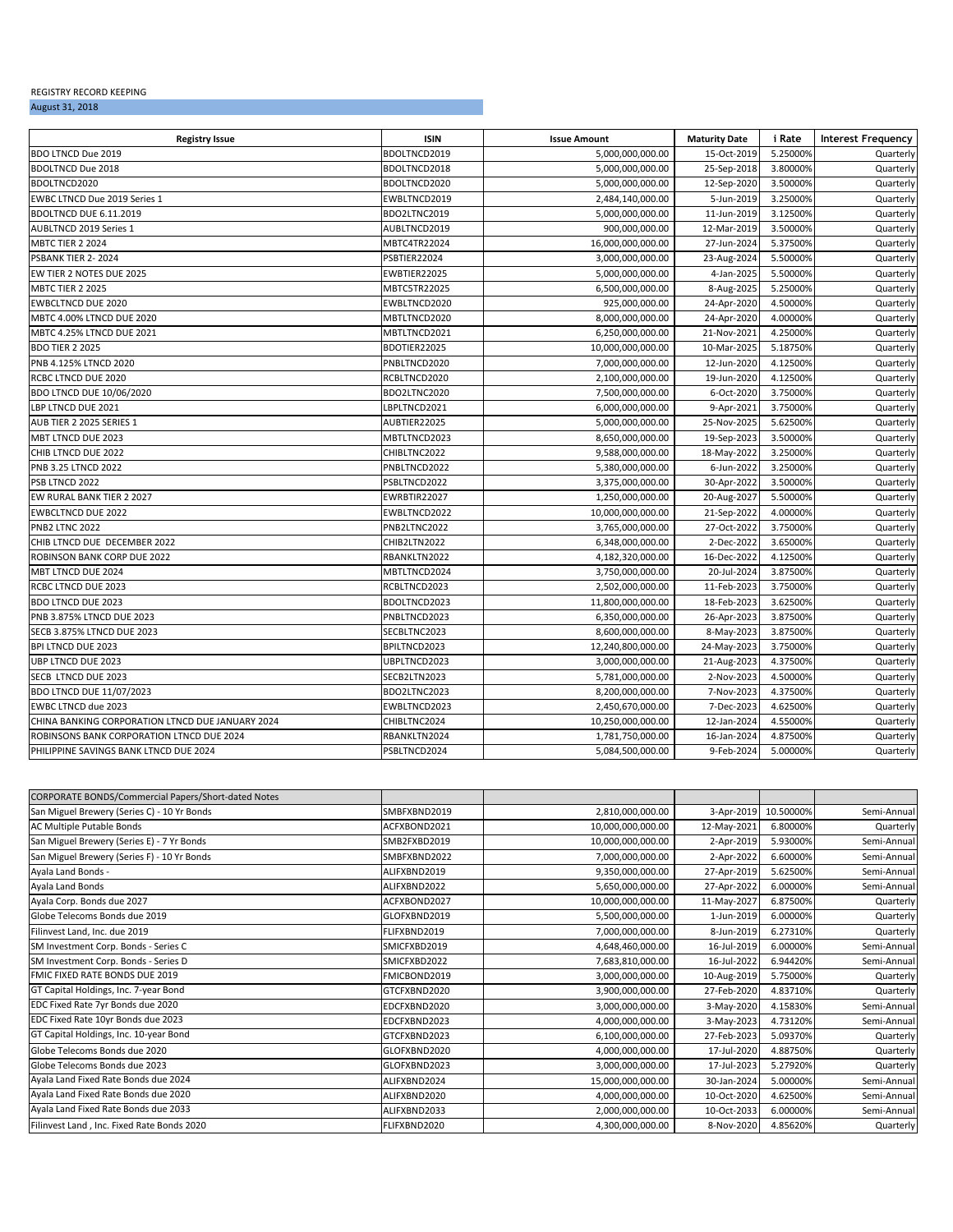#### REGISTRY RECORD KEEPING

## August 31, 2018

| FLIFXBND2023<br>2,700,000,000.00<br>5.43300%<br>8-Nov-2023<br>Quarterly<br>15-Feb-2021<br>5.09320%<br>ROCKFXBD2021<br>5,000,000,000.00<br>Quarterly<br>Aboitiz Equity Ventures, Inc. Fixed Rate Bonds 2020<br>AEVFXBND2020<br>6,200,000,000.00<br>21-Nov-2020<br>4.41250%<br>Quarterly<br>Aboitiz Equity Ventures, Inc. Fixed Rate Bonds 2023<br>4.61880%<br>AEVFXBND2023<br>1,800,000,000.00<br>21-Nov-2023<br>Quarterly<br>MER 7 YR BONDS DUE 2020<br>MERFXBND2020<br>11,500,000,000.00<br>12-Dec-2020<br>4.37500%<br>Quarterly<br>MER 12 YR BONDS DUE 2025<br>12-Dec-2025<br>4.87500%<br>MERFXBND2025<br>7,000,000,000.00<br>Quarterly<br>24-Jan-2024<br>6.14580%<br>FDC BONDS DUE 2024<br>FDCFXBND2024<br>8,800,000,000.00<br>Quarterly<br>PLDT FIXED RATE BONDS DUE 2021<br>TELFXBND2021<br>6-Feb-2021<br>5.22500%<br>12,400,000,000.00<br>Quarterly<br>PLDT FIXED RATE BONDS DUE 2024<br>6-Feb-2024<br>5.28130%<br>TELFXBND2024<br>2,600,000,000.00<br>Quarterly<br>6,000,000,000.00<br>10-Feb-2021<br>5.33500%<br>ABS BONDS DUE 2021<br>ABSFXBND2021<br>Quarterly<br>JG SUMMIT BONDS DUE 2019<br>5.23170%<br>JGSFXBND2019<br>24,510,530,000.00<br>27-Aug-2019<br>Semi-Annual<br>5.24420%<br>JG SUMMIT BONDS DUE 2021<br>JGSFXBND2021<br>5,313,130,000.00<br>27-Feb-2021<br>Semi-Annua<br>JG SUMMIT BONDS DUE 2024<br>JGSFXBND2024<br>176,340,000.00<br>27-Feb-2024<br>5.30000%<br>Semi-Annua<br>5.07000%<br>MNTC FIXED RATE BONDS DUE 2021<br>MNTCFXBD2021<br>4,400,000,000.00<br>31-Mar-2021<br>Quarterly<br>2,600,000,000.00<br>31-Mar-2024<br>5.50000%<br>Quarterly<br>MNTCFXBD2024<br>5.50000%<br>SMBFXBND2021<br>12,461,680,000.00<br>2-Apr-2021<br>Semi-Annual<br>6.00000%<br>San Miguel Brewery Series H Due 2024<br>SMBFXBND2024<br>2,538,320,000.00<br>2-Apr-2024<br>Semi-Annua<br>Ayala Land Fixed Rate Bonds Due 2025<br>ALIFXBND2025<br>8,000,000,000.00<br>25-Apr-2025<br>5.62500%<br>Semi-Annua<br>5.65420%<br>Vista Land Bonds Due 2019<br>VLLFXBND2019<br>4,326,270,000.00<br>9-Nov-2019<br>Quarterly<br>Vista Land Bonds Due 2021<br>VLLFXBND2021<br>673,730,000.00<br>9-May-2021<br>5.94370%<br>Quarterly<br>19-May-2021<br>5.29580%<br>SMIC SERIES E DUE 2021<br>SMICFXBD2021<br>11,669,620,000.00<br>Semi-Annual<br>5.61250%<br>SMIC SERIES F DUE 2024<br>SMICFXBD2024<br>3,330,380,000.00<br>19-May-2024<br>Semi-Annua<br>CEBU HOLDINGS BONDS DUE 2021<br>CHIFXBND2021<br>6-Jun-2021<br>5.32000%<br>Semi-Annua<br>5,000,000,000.00<br>7-Nov-2019<br>4.71060%<br>GTCAP BONDS DUE 2019<br>GTCFXBND2019<br>3,000,000,000.00<br>Quarterly<br>7-Aug-2021<br>5.19650%<br>GTCAP BONDS DUE 2021<br>GTCFXBND2021<br>5,000,000,000.00<br>Quarterly<br>7-Aug-2024<br>5.62500%<br>GTCAP BONDS DUE 2024<br>GTCFXBND2024<br>4,000,000,000.00<br>Quarterly<br>2-Mar-2020<br>6.68780%<br>CPGI BONDS DUE 2020<br>CPGIFXBD2020<br>1,393,530,000.00<br>Quarterly<br>CPGI BONDS DUE 2021<br>CPGIFXBD2021<br>119,110,000.00<br>2-Sep-2021<br>6.97580%<br>Quarterly<br>5.10000%<br>SM PRIME SERIES "A" BONDS<br>SMPHFXBD2020<br>15,035,740,000.00<br>1-Mar-2020<br>Quarterly<br>SMPHFXBD2021<br>2,362,560,000.00<br>1-Sep-2021<br>5.20060%<br>Quarterly<br>5.74170%<br>SMPHFXBD2024<br>2,601,700,000.00<br>1-Sep-2024<br>Quarterly<br>5.20500%<br>APC FIXED RATE BONDS DUE 2021<br>APCFXBND2021<br>6,600,000,000.00<br>10-Sep-2021<br>Quarterly<br>APC FIXED RATE BONDS DUE 2026<br>APCFXBND2026<br>3,400,000,000.00<br>10-Sep-2026<br>6.10000%<br>Quarterly<br>5.40000%<br>FLI BONDS DUE 2021<br>FLIFXBND2021<br>5,300,000,000.00<br>4-Dec-2021<br>Quarterly<br>FLI BONDS DUE 2024<br>4-Dec-2024<br>5.63890%<br>FLIFXBND2024<br>1,700,000,000.00<br>Quarterly<br>23-Feb-2022<br>4.80000%<br>Semi-Annual<br>RLC FIXED RATE BONDSDUE 2022<br>RLCFXBND2022<br>10,635,500,000.00<br>RLC FIXED RATE BONDSDUE 2025<br>23-Feb-2025<br>4.93440%<br>RLCFXBND2025<br>1,364,500,000.00<br>Semi-Annua<br>Ayala Land 2 Fixed Rate Bonds due 2022<br>ALI2FXBD2022<br>7,000,000,000.00<br>29-Apr-2022<br>4.50000%<br>Semi-Annua<br>SLTC SERIES A BONDS DUE 2020<br>4.99250%<br>SLTCFXBD2020<br>2,400,000,000.00<br>22-Aug-2020<br>Quarterly<br>SLTC SERIES A BONDS DUE 2022<br>22-May-2022<br>5.57960%<br>SLTCFXBD2022<br>2,400,000,000.00<br>Quarterly<br>2,500,000,000.00<br>22-May-2025<br>6.48720%<br>SLTC SERIES A BONDS DUE 2025<br>SLTCFXBD2025<br>Quarterly<br>16-Oct-2020<br>6.20800%<br>HOUSE BONDS 2020<br>HOUSEFBD2020<br>8,405,590,000.00<br>Quarterly<br>HOUSE BONDS 2022<br>HOUSEFBD2022<br>375,500,000.00<br>16-Jul-2022<br>6.13100%<br>Quarterly<br>6.86660%<br><b>HOUSE BONDS 2025</b><br>HOUSEFBD2025<br>218,910,000.00<br>16-Jul-2025<br>Quarterly<br>AEV 2 BONDS DUE 2020<br>AEV2FXBD2020<br>10,461,620,000.00<br>6-Nov-2020<br>4.47220%<br>Quarterly<br>AEVFXBND2022<br>8.467.030.000.00<br>6-Aug-2022<br>5.00560%<br>Quarterly<br>6-Aug-2027<br>6.01690%<br>AEVFXBND2027<br>5,071,350,000.00<br>Quarterly<br>FLIFXBND2022<br>7,000,000,000.00<br>20-Aug-2022<br>5.35670%<br>Quarterly<br>5.71390%<br>FLIFXBND2025<br>1,000,000,000.00<br>20-Aug-2025<br>Quarterly<br>SM PRIME SERIES "D" BONDS 2021<br>17,968,960,000.00<br>25-Feb-2021<br>4.50950%<br>SMPH2FBD2021<br>Quarterly<br>SM PRIME SERIES "E" BONDS 2025<br>25-Nov-2025<br>4.79900%<br>SMPHFXBD2025<br>2,031,040,000.00<br>Quarterly<br>SLI BONDS DUE 2021<br>SLIFXBND2021<br>2,000,000,000.00<br>22-Mar-2021<br>6.71500%<br>Quarterly<br>AYALA LAND FIXED RATE BONDS DUE 2026<br>ALIFXBND2026<br>8,000,000,000.00<br>23-Mar-2026<br>4.85000%<br>Semi-Annual<br>4.75000%<br>AYALA LAND FIXED RATE BONDS DUE 2025<br>ALI2FXBD2025<br>7,000,000,000.00<br>25-Oct-2025<br>Semi-Annual<br>10,000,000,000.00<br>7-Jul-2023<br>3.92000%<br>AYALA CORP FIXED RATE BONDS DUE 2023<br>ACFXBOND2023<br>Quarterly<br>4.34580%<br>SMC GLOBAL POWER A FIXED RATE DUE 2021<br>SMCGPFBD2021<br>6,153,250,000.00<br>11-Jul-2021<br>Quarterly<br>SMCGPFBD2023<br>4,090,440,000.00<br>11-Jul-2023<br>4.75750%<br>SMC GLOBAL POWER B FIXED RATE DUE 2023<br>Quarterly<br>SMC GLOBAL POWER C FIXED RATE DUE 2326<br>SMCGPFBD2026<br>4,756,310,000.00<br>11-Jul-2026<br>5.17920%<br>Quarterly<br>SMPHFXBD2026<br>10,000,000,000.00<br>26-Jul-2026<br>4.20050%<br>Quarterly<br>7,000,000,000.00<br>7-Oct-2023<br>3.89150%<br>ALIFXBND2023<br>Semi-Annual<br>3.00000%<br>AYALA LAND HOMESTARTER BOND DUE 2019<br>ALIHSBND2019<br>2,990,600,000.00<br>19-Oct-2019<br>Semi-Annual<br>PCORFXBD2021<br>13,000,000,000.00<br>27-Oct-2021<br>4.00320%<br>Quarterly<br>PCORFXBD2023<br>7,000,000,000.00<br>27-Oct-2023<br>4.52190%<br>Quarterly<br>5.15900%<br>Semi-Annual<br>SMIC FIXED RATE SERIES G BONDS DUE 2023<br>SMICFXBD2023<br>20,000,000,000.00<br>9-Dec-2023<br>5,300,000,000.00<br>15-Dec-2026<br>5.97210%<br>DDFXBOND2026<br>Quarterly<br>AYALA CORP FIXED RATE BONDS DUE 2025<br>4.82000%<br>ACFXBOND2025<br>10,000,000,000.00<br>10-Feb-2025<br>Quarterly | <b>Registry Issue</b>                      | <b>ISIN</b>  | <b>Issue Amount</b> | <b>Maturity Date</b> | i Rate   | <b>Interest Frequency</b> |
|----------------------------------------------------------------------------------------------------------------------------------------------------------------------------------------------------------------------------------------------------------------------------------------------------------------------------------------------------------------------------------------------------------------------------------------------------------------------------------------------------------------------------------------------------------------------------------------------------------------------------------------------------------------------------------------------------------------------------------------------------------------------------------------------------------------------------------------------------------------------------------------------------------------------------------------------------------------------------------------------------------------------------------------------------------------------------------------------------------------------------------------------------------------------------------------------------------------------------------------------------------------------------------------------------------------------------------------------------------------------------------------------------------------------------------------------------------------------------------------------------------------------------------------------------------------------------------------------------------------------------------------------------------------------------------------------------------------------------------------------------------------------------------------------------------------------------------------------------------------------------------------------------------------------------------------------------------------------------------------------------------------------------------------------------------------------------------------------------------------------------------------------------------------------------------------------------------------------------------------------------------------------------------------------------------------------------------------------------------------------------------------------------------------------------------------------------------------------------------------------------------------------------------------------------------------------------------------------------------------------------------------------------------------------------------------------------------------------------------------------------------------------------------------------------------------------------------------------------------------------------------------------------------------------------------------------------------------------------------------------------------------------------------------------------------------------------------------------------------------------------------------------------------------------------------------------------------------------------------------------------------------------------------------------------------------------------------------------------------------------------------------------------------------------------------------------------------------------------------------------------------------------------------------------------------------------------------------------------------------------------------------------------------------------------------------------------------------------------------------------------------------------------------------------------------------------------------------------------------------------------------------------------------------------------------------------------------------------------------------------------------------------------------------------------------------------------------------------------------------------------------------------------------------------------------------------------------------------------------------------------------------------------------------------------------------------------------------------------------------------------------------------------------------------------------------------------------------------------------------------------------------------------------------------------------------------------------------------------------------------------------------------------------------------------------------------------------------------------------------------------------------------------------------------------------------------------------------------------------------------------------------------------------------------------------------------------------------------------------------------------------------------------------------------------------------------------------------------------------------------------------------------------------------------------------------------------------------------------------------------------------------------------------------------------------------------------------------------------------------------------------------------------------------------------------------------------------------------------------------------------------------------------------------------------------------------------------------------------------------------------------------------------------------------------------------------------------------------------------------------------------------------------------------------------------------------------------------------------------------------------------------------------------------------------------------------------------------------------------------------------------------------------------------------------------------------------------------------------------------------------------------------------------------------------------------------------------------------------------------------------------------------------------------------------------------------------------------------------------------------------------------------------------------------------------------------------------------------------------------------------------------------------------------------------------------------------------------------------------------------------------------------------------------------------------------------------------------------------------------------------------------------------------------------------------------------------------------------------------------------------------------------------------------------|--------------------------------------------|--------------|---------------------|----------------------|----------|---------------------------|
|                                                                                                                                                                                                                                                                                                                                                                                                                                                                                                                                                                                                                                                                                                                                                                                                                                                                                                                                                                                                                                                                                                                                                                                                                                                                                                                                                                                                                                                                                                                                                                                                                                                                                                                                                                                                                                                                                                                                                                                                                                                                                                                                                                                                                                                                                                                                                                                                                                                                                                                                                                                                                                                                                                                                                                                                                                                                                                                                                                                                                                                                                                                                                                                                                                                                                                                                                                                                                                                                                                                                                                                                                                                                                                                                                                                                                                                                                                                                                                                                                                                                                                                                                                                                                                                                                                                                                                                                                                                                                                                                                                                                                                                                                                                                                                                                                                                                                                                                                                                                                                                                                                                                                                                                                                                                                                                                                                                                                                                                                                                                                                                                                                                                                                                                                                                                                                                                                                                                                                                                                                                                                                                                                                                                                                                                                                                                                                                                                                                                                                                                                                                                                                                                                                                                                                                                                                                                                                                      | Filinvest Land, Inc. Fixed Rate Bonds 2023 |              |                     |                      |          |                           |
|                                                                                                                                                                                                                                                                                                                                                                                                                                                                                                                                                                                                                                                                                                                                                                                                                                                                                                                                                                                                                                                                                                                                                                                                                                                                                                                                                                                                                                                                                                                                                                                                                                                                                                                                                                                                                                                                                                                                                                                                                                                                                                                                                                                                                                                                                                                                                                                                                                                                                                                                                                                                                                                                                                                                                                                                                                                                                                                                                                                                                                                                                                                                                                                                                                                                                                                                                                                                                                                                                                                                                                                                                                                                                                                                                                                                                                                                                                                                                                                                                                                                                                                                                                                                                                                                                                                                                                                                                                                                                                                                                                                                                                                                                                                                                                                                                                                                                                                                                                                                                                                                                                                                                                                                                                                                                                                                                                                                                                                                                                                                                                                                                                                                                                                                                                                                                                                                                                                                                                                                                                                                                                                                                                                                                                                                                                                                                                                                                                                                                                                                                                                                                                                                                                                                                                                                                                                                                                                      | Rockwell Land Fixed Rate Retail Bonds 2021 |              |                     |                      |          |                           |
|                                                                                                                                                                                                                                                                                                                                                                                                                                                                                                                                                                                                                                                                                                                                                                                                                                                                                                                                                                                                                                                                                                                                                                                                                                                                                                                                                                                                                                                                                                                                                                                                                                                                                                                                                                                                                                                                                                                                                                                                                                                                                                                                                                                                                                                                                                                                                                                                                                                                                                                                                                                                                                                                                                                                                                                                                                                                                                                                                                                                                                                                                                                                                                                                                                                                                                                                                                                                                                                                                                                                                                                                                                                                                                                                                                                                                                                                                                                                                                                                                                                                                                                                                                                                                                                                                                                                                                                                                                                                                                                                                                                                                                                                                                                                                                                                                                                                                                                                                                                                                                                                                                                                                                                                                                                                                                                                                                                                                                                                                                                                                                                                                                                                                                                                                                                                                                                                                                                                                                                                                                                                                                                                                                                                                                                                                                                                                                                                                                                                                                                                                                                                                                                                                                                                                                                                                                                                                                                      |                                            |              |                     |                      |          |                           |
|                                                                                                                                                                                                                                                                                                                                                                                                                                                                                                                                                                                                                                                                                                                                                                                                                                                                                                                                                                                                                                                                                                                                                                                                                                                                                                                                                                                                                                                                                                                                                                                                                                                                                                                                                                                                                                                                                                                                                                                                                                                                                                                                                                                                                                                                                                                                                                                                                                                                                                                                                                                                                                                                                                                                                                                                                                                                                                                                                                                                                                                                                                                                                                                                                                                                                                                                                                                                                                                                                                                                                                                                                                                                                                                                                                                                                                                                                                                                                                                                                                                                                                                                                                                                                                                                                                                                                                                                                                                                                                                                                                                                                                                                                                                                                                                                                                                                                                                                                                                                                                                                                                                                                                                                                                                                                                                                                                                                                                                                                                                                                                                                                                                                                                                                                                                                                                                                                                                                                                                                                                                                                                                                                                                                                                                                                                                                                                                                                                                                                                                                                                                                                                                                                                                                                                                                                                                                                                                      |                                            |              |                     |                      |          |                           |
|                                                                                                                                                                                                                                                                                                                                                                                                                                                                                                                                                                                                                                                                                                                                                                                                                                                                                                                                                                                                                                                                                                                                                                                                                                                                                                                                                                                                                                                                                                                                                                                                                                                                                                                                                                                                                                                                                                                                                                                                                                                                                                                                                                                                                                                                                                                                                                                                                                                                                                                                                                                                                                                                                                                                                                                                                                                                                                                                                                                                                                                                                                                                                                                                                                                                                                                                                                                                                                                                                                                                                                                                                                                                                                                                                                                                                                                                                                                                                                                                                                                                                                                                                                                                                                                                                                                                                                                                                                                                                                                                                                                                                                                                                                                                                                                                                                                                                                                                                                                                                                                                                                                                                                                                                                                                                                                                                                                                                                                                                                                                                                                                                                                                                                                                                                                                                                                                                                                                                                                                                                                                                                                                                                                                                                                                                                                                                                                                                                                                                                                                                                                                                                                                                                                                                                                                                                                                                                                      |                                            |              |                     |                      |          |                           |
|                                                                                                                                                                                                                                                                                                                                                                                                                                                                                                                                                                                                                                                                                                                                                                                                                                                                                                                                                                                                                                                                                                                                                                                                                                                                                                                                                                                                                                                                                                                                                                                                                                                                                                                                                                                                                                                                                                                                                                                                                                                                                                                                                                                                                                                                                                                                                                                                                                                                                                                                                                                                                                                                                                                                                                                                                                                                                                                                                                                                                                                                                                                                                                                                                                                                                                                                                                                                                                                                                                                                                                                                                                                                                                                                                                                                                                                                                                                                                                                                                                                                                                                                                                                                                                                                                                                                                                                                                                                                                                                                                                                                                                                                                                                                                                                                                                                                                                                                                                                                                                                                                                                                                                                                                                                                                                                                                                                                                                                                                                                                                                                                                                                                                                                                                                                                                                                                                                                                                                                                                                                                                                                                                                                                                                                                                                                                                                                                                                                                                                                                                                                                                                                                                                                                                                                                                                                                                                                      |                                            |              |                     |                      |          |                           |
|                                                                                                                                                                                                                                                                                                                                                                                                                                                                                                                                                                                                                                                                                                                                                                                                                                                                                                                                                                                                                                                                                                                                                                                                                                                                                                                                                                                                                                                                                                                                                                                                                                                                                                                                                                                                                                                                                                                                                                                                                                                                                                                                                                                                                                                                                                                                                                                                                                                                                                                                                                                                                                                                                                                                                                                                                                                                                                                                                                                                                                                                                                                                                                                                                                                                                                                                                                                                                                                                                                                                                                                                                                                                                                                                                                                                                                                                                                                                                                                                                                                                                                                                                                                                                                                                                                                                                                                                                                                                                                                                                                                                                                                                                                                                                                                                                                                                                                                                                                                                                                                                                                                                                                                                                                                                                                                                                                                                                                                                                                                                                                                                                                                                                                                                                                                                                                                                                                                                                                                                                                                                                                                                                                                                                                                                                                                                                                                                                                                                                                                                                                                                                                                                                                                                                                                                                                                                                                                      |                                            |              |                     |                      |          |                           |
|                                                                                                                                                                                                                                                                                                                                                                                                                                                                                                                                                                                                                                                                                                                                                                                                                                                                                                                                                                                                                                                                                                                                                                                                                                                                                                                                                                                                                                                                                                                                                                                                                                                                                                                                                                                                                                                                                                                                                                                                                                                                                                                                                                                                                                                                                                                                                                                                                                                                                                                                                                                                                                                                                                                                                                                                                                                                                                                                                                                                                                                                                                                                                                                                                                                                                                                                                                                                                                                                                                                                                                                                                                                                                                                                                                                                                                                                                                                                                                                                                                                                                                                                                                                                                                                                                                                                                                                                                                                                                                                                                                                                                                                                                                                                                                                                                                                                                                                                                                                                                                                                                                                                                                                                                                                                                                                                                                                                                                                                                                                                                                                                                                                                                                                                                                                                                                                                                                                                                                                                                                                                                                                                                                                                                                                                                                                                                                                                                                                                                                                                                                                                                                                                                                                                                                                                                                                                                                                      |                                            |              |                     |                      |          |                           |
|                                                                                                                                                                                                                                                                                                                                                                                                                                                                                                                                                                                                                                                                                                                                                                                                                                                                                                                                                                                                                                                                                                                                                                                                                                                                                                                                                                                                                                                                                                                                                                                                                                                                                                                                                                                                                                                                                                                                                                                                                                                                                                                                                                                                                                                                                                                                                                                                                                                                                                                                                                                                                                                                                                                                                                                                                                                                                                                                                                                                                                                                                                                                                                                                                                                                                                                                                                                                                                                                                                                                                                                                                                                                                                                                                                                                                                                                                                                                                                                                                                                                                                                                                                                                                                                                                                                                                                                                                                                                                                                                                                                                                                                                                                                                                                                                                                                                                                                                                                                                                                                                                                                                                                                                                                                                                                                                                                                                                                                                                                                                                                                                                                                                                                                                                                                                                                                                                                                                                                                                                                                                                                                                                                                                                                                                                                                                                                                                                                                                                                                                                                                                                                                                                                                                                                                                                                                                                                                      |                                            |              |                     |                      |          |                           |
|                                                                                                                                                                                                                                                                                                                                                                                                                                                                                                                                                                                                                                                                                                                                                                                                                                                                                                                                                                                                                                                                                                                                                                                                                                                                                                                                                                                                                                                                                                                                                                                                                                                                                                                                                                                                                                                                                                                                                                                                                                                                                                                                                                                                                                                                                                                                                                                                                                                                                                                                                                                                                                                                                                                                                                                                                                                                                                                                                                                                                                                                                                                                                                                                                                                                                                                                                                                                                                                                                                                                                                                                                                                                                                                                                                                                                                                                                                                                                                                                                                                                                                                                                                                                                                                                                                                                                                                                                                                                                                                                                                                                                                                                                                                                                                                                                                                                                                                                                                                                                                                                                                                                                                                                                                                                                                                                                                                                                                                                                                                                                                                                                                                                                                                                                                                                                                                                                                                                                                                                                                                                                                                                                                                                                                                                                                                                                                                                                                                                                                                                                                                                                                                                                                                                                                                                                                                                                                                      |                                            |              |                     |                      |          |                           |
|                                                                                                                                                                                                                                                                                                                                                                                                                                                                                                                                                                                                                                                                                                                                                                                                                                                                                                                                                                                                                                                                                                                                                                                                                                                                                                                                                                                                                                                                                                                                                                                                                                                                                                                                                                                                                                                                                                                                                                                                                                                                                                                                                                                                                                                                                                                                                                                                                                                                                                                                                                                                                                                                                                                                                                                                                                                                                                                                                                                                                                                                                                                                                                                                                                                                                                                                                                                                                                                                                                                                                                                                                                                                                                                                                                                                                                                                                                                                                                                                                                                                                                                                                                                                                                                                                                                                                                                                                                                                                                                                                                                                                                                                                                                                                                                                                                                                                                                                                                                                                                                                                                                                                                                                                                                                                                                                                                                                                                                                                                                                                                                                                                                                                                                                                                                                                                                                                                                                                                                                                                                                                                                                                                                                                                                                                                                                                                                                                                                                                                                                                                                                                                                                                                                                                                                                                                                                                                                      |                                            |              |                     |                      |          |                           |
|                                                                                                                                                                                                                                                                                                                                                                                                                                                                                                                                                                                                                                                                                                                                                                                                                                                                                                                                                                                                                                                                                                                                                                                                                                                                                                                                                                                                                                                                                                                                                                                                                                                                                                                                                                                                                                                                                                                                                                                                                                                                                                                                                                                                                                                                                                                                                                                                                                                                                                                                                                                                                                                                                                                                                                                                                                                                                                                                                                                                                                                                                                                                                                                                                                                                                                                                                                                                                                                                                                                                                                                                                                                                                                                                                                                                                                                                                                                                                                                                                                                                                                                                                                                                                                                                                                                                                                                                                                                                                                                                                                                                                                                                                                                                                                                                                                                                                                                                                                                                                                                                                                                                                                                                                                                                                                                                                                                                                                                                                                                                                                                                                                                                                                                                                                                                                                                                                                                                                                                                                                                                                                                                                                                                                                                                                                                                                                                                                                                                                                                                                                                                                                                                                                                                                                                                                                                                                                                      |                                            |              |                     |                      |          |                           |
|                                                                                                                                                                                                                                                                                                                                                                                                                                                                                                                                                                                                                                                                                                                                                                                                                                                                                                                                                                                                                                                                                                                                                                                                                                                                                                                                                                                                                                                                                                                                                                                                                                                                                                                                                                                                                                                                                                                                                                                                                                                                                                                                                                                                                                                                                                                                                                                                                                                                                                                                                                                                                                                                                                                                                                                                                                                                                                                                                                                                                                                                                                                                                                                                                                                                                                                                                                                                                                                                                                                                                                                                                                                                                                                                                                                                                                                                                                                                                                                                                                                                                                                                                                                                                                                                                                                                                                                                                                                                                                                                                                                                                                                                                                                                                                                                                                                                                                                                                                                                                                                                                                                                                                                                                                                                                                                                                                                                                                                                                                                                                                                                                                                                                                                                                                                                                                                                                                                                                                                                                                                                                                                                                                                                                                                                                                                                                                                                                                                                                                                                                                                                                                                                                                                                                                                                                                                                                                                      |                                            |              |                     |                      |          |                           |
|                                                                                                                                                                                                                                                                                                                                                                                                                                                                                                                                                                                                                                                                                                                                                                                                                                                                                                                                                                                                                                                                                                                                                                                                                                                                                                                                                                                                                                                                                                                                                                                                                                                                                                                                                                                                                                                                                                                                                                                                                                                                                                                                                                                                                                                                                                                                                                                                                                                                                                                                                                                                                                                                                                                                                                                                                                                                                                                                                                                                                                                                                                                                                                                                                                                                                                                                                                                                                                                                                                                                                                                                                                                                                                                                                                                                                                                                                                                                                                                                                                                                                                                                                                                                                                                                                                                                                                                                                                                                                                                                                                                                                                                                                                                                                                                                                                                                                                                                                                                                                                                                                                                                                                                                                                                                                                                                                                                                                                                                                                                                                                                                                                                                                                                                                                                                                                                                                                                                                                                                                                                                                                                                                                                                                                                                                                                                                                                                                                                                                                                                                                                                                                                                                                                                                                                                                                                                                                                      |                                            |              |                     |                      |          |                           |
|                                                                                                                                                                                                                                                                                                                                                                                                                                                                                                                                                                                                                                                                                                                                                                                                                                                                                                                                                                                                                                                                                                                                                                                                                                                                                                                                                                                                                                                                                                                                                                                                                                                                                                                                                                                                                                                                                                                                                                                                                                                                                                                                                                                                                                                                                                                                                                                                                                                                                                                                                                                                                                                                                                                                                                                                                                                                                                                                                                                                                                                                                                                                                                                                                                                                                                                                                                                                                                                                                                                                                                                                                                                                                                                                                                                                                                                                                                                                                                                                                                                                                                                                                                                                                                                                                                                                                                                                                                                                                                                                                                                                                                                                                                                                                                                                                                                                                                                                                                                                                                                                                                                                                                                                                                                                                                                                                                                                                                                                                                                                                                                                                                                                                                                                                                                                                                                                                                                                                                                                                                                                                                                                                                                                                                                                                                                                                                                                                                                                                                                                                                                                                                                                                                                                                                                                                                                                                                                      |                                            |              |                     |                      |          |                           |
|                                                                                                                                                                                                                                                                                                                                                                                                                                                                                                                                                                                                                                                                                                                                                                                                                                                                                                                                                                                                                                                                                                                                                                                                                                                                                                                                                                                                                                                                                                                                                                                                                                                                                                                                                                                                                                                                                                                                                                                                                                                                                                                                                                                                                                                                                                                                                                                                                                                                                                                                                                                                                                                                                                                                                                                                                                                                                                                                                                                                                                                                                                                                                                                                                                                                                                                                                                                                                                                                                                                                                                                                                                                                                                                                                                                                                                                                                                                                                                                                                                                                                                                                                                                                                                                                                                                                                                                                                                                                                                                                                                                                                                                                                                                                                                                                                                                                                                                                                                                                                                                                                                                                                                                                                                                                                                                                                                                                                                                                                                                                                                                                                                                                                                                                                                                                                                                                                                                                                                                                                                                                                                                                                                                                                                                                                                                                                                                                                                                                                                                                                                                                                                                                                                                                                                                                                                                                                                                      | MNTC FIXED RATE BONDS DUE 2024             |              |                     |                      |          |                           |
|                                                                                                                                                                                                                                                                                                                                                                                                                                                                                                                                                                                                                                                                                                                                                                                                                                                                                                                                                                                                                                                                                                                                                                                                                                                                                                                                                                                                                                                                                                                                                                                                                                                                                                                                                                                                                                                                                                                                                                                                                                                                                                                                                                                                                                                                                                                                                                                                                                                                                                                                                                                                                                                                                                                                                                                                                                                                                                                                                                                                                                                                                                                                                                                                                                                                                                                                                                                                                                                                                                                                                                                                                                                                                                                                                                                                                                                                                                                                                                                                                                                                                                                                                                                                                                                                                                                                                                                                                                                                                                                                                                                                                                                                                                                                                                                                                                                                                                                                                                                                                                                                                                                                                                                                                                                                                                                                                                                                                                                                                                                                                                                                                                                                                                                                                                                                                                                                                                                                                                                                                                                                                                                                                                                                                                                                                                                                                                                                                                                                                                                                                                                                                                                                                                                                                                                                                                                                                                                      | San Miguel Brewery Series G Due 2021       |              |                     |                      |          |                           |
|                                                                                                                                                                                                                                                                                                                                                                                                                                                                                                                                                                                                                                                                                                                                                                                                                                                                                                                                                                                                                                                                                                                                                                                                                                                                                                                                                                                                                                                                                                                                                                                                                                                                                                                                                                                                                                                                                                                                                                                                                                                                                                                                                                                                                                                                                                                                                                                                                                                                                                                                                                                                                                                                                                                                                                                                                                                                                                                                                                                                                                                                                                                                                                                                                                                                                                                                                                                                                                                                                                                                                                                                                                                                                                                                                                                                                                                                                                                                                                                                                                                                                                                                                                                                                                                                                                                                                                                                                                                                                                                                                                                                                                                                                                                                                                                                                                                                                                                                                                                                                                                                                                                                                                                                                                                                                                                                                                                                                                                                                                                                                                                                                                                                                                                                                                                                                                                                                                                                                                                                                                                                                                                                                                                                                                                                                                                                                                                                                                                                                                                                                                                                                                                                                                                                                                                                                                                                                                                      |                                            |              |                     |                      |          |                           |
|                                                                                                                                                                                                                                                                                                                                                                                                                                                                                                                                                                                                                                                                                                                                                                                                                                                                                                                                                                                                                                                                                                                                                                                                                                                                                                                                                                                                                                                                                                                                                                                                                                                                                                                                                                                                                                                                                                                                                                                                                                                                                                                                                                                                                                                                                                                                                                                                                                                                                                                                                                                                                                                                                                                                                                                                                                                                                                                                                                                                                                                                                                                                                                                                                                                                                                                                                                                                                                                                                                                                                                                                                                                                                                                                                                                                                                                                                                                                                                                                                                                                                                                                                                                                                                                                                                                                                                                                                                                                                                                                                                                                                                                                                                                                                                                                                                                                                                                                                                                                                                                                                                                                                                                                                                                                                                                                                                                                                                                                                                                                                                                                                                                                                                                                                                                                                                                                                                                                                                                                                                                                                                                                                                                                                                                                                                                                                                                                                                                                                                                                                                                                                                                                                                                                                                                                                                                                                                                      |                                            |              |                     |                      |          |                           |
|                                                                                                                                                                                                                                                                                                                                                                                                                                                                                                                                                                                                                                                                                                                                                                                                                                                                                                                                                                                                                                                                                                                                                                                                                                                                                                                                                                                                                                                                                                                                                                                                                                                                                                                                                                                                                                                                                                                                                                                                                                                                                                                                                                                                                                                                                                                                                                                                                                                                                                                                                                                                                                                                                                                                                                                                                                                                                                                                                                                                                                                                                                                                                                                                                                                                                                                                                                                                                                                                                                                                                                                                                                                                                                                                                                                                                                                                                                                                                                                                                                                                                                                                                                                                                                                                                                                                                                                                                                                                                                                                                                                                                                                                                                                                                                                                                                                                                                                                                                                                                                                                                                                                                                                                                                                                                                                                                                                                                                                                                                                                                                                                                                                                                                                                                                                                                                                                                                                                                                                                                                                                                                                                                                                                                                                                                                                                                                                                                                                                                                                                                                                                                                                                                                                                                                                                                                                                                                                      |                                            |              |                     |                      |          |                           |
|                                                                                                                                                                                                                                                                                                                                                                                                                                                                                                                                                                                                                                                                                                                                                                                                                                                                                                                                                                                                                                                                                                                                                                                                                                                                                                                                                                                                                                                                                                                                                                                                                                                                                                                                                                                                                                                                                                                                                                                                                                                                                                                                                                                                                                                                                                                                                                                                                                                                                                                                                                                                                                                                                                                                                                                                                                                                                                                                                                                                                                                                                                                                                                                                                                                                                                                                                                                                                                                                                                                                                                                                                                                                                                                                                                                                                                                                                                                                                                                                                                                                                                                                                                                                                                                                                                                                                                                                                                                                                                                                                                                                                                                                                                                                                                                                                                                                                                                                                                                                                                                                                                                                                                                                                                                                                                                                                                                                                                                                                                                                                                                                                                                                                                                                                                                                                                                                                                                                                                                                                                                                                                                                                                                                                                                                                                                                                                                                                                                                                                                                                                                                                                                                                                                                                                                                                                                                                                                      |                                            |              |                     |                      |          |                           |
|                                                                                                                                                                                                                                                                                                                                                                                                                                                                                                                                                                                                                                                                                                                                                                                                                                                                                                                                                                                                                                                                                                                                                                                                                                                                                                                                                                                                                                                                                                                                                                                                                                                                                                                                                                                                                                                                                                                                                                                                                                                                                                                                                                                                                                                                                                                                                                                                                                                                                                                                                                                                                                                                                                                                                                                                                                                                                                                                                                                                                                                                                                                                                                                                                                                                                                                                                                                                                                                                                                                                                                                                                                                                                                                                                                                                                                                                                                                                                                                                                                                                                                                                                                                                                                                                                                                                                                                                                                                                                                                                                                                                                                                                                                                                                                                                                                                                                                                                                                                                                                                                                                                                                                                                                                                                                                                                                                                                                                                                                                                                                                                                                                                                                                                                                                                                                                                                                                                                                                                                                                                                                                                                                                                                                                                                                                                                                                                                                                                                                                                                                                                                                                                                                                                                                                                                                                                                                                                      |                                            |              |                     |                      |          |                           |
|                                                                                                                                                                                                                                                                                                                                                                                                                                                                                                                                                                                                                                                                                                                                                                                                                                                                                                                                                                                                                                                                                                                                                                                                                                                                                                                                                                                                                                                                                                                                                                                                                                                                                                                                                                                                                                                                                                                                                                                                                                                                                                                                                                                                                                                                                                                                                                                                                                                                                                                                                                                                                                                                                                                                                                                                                                                                                                                                                                                                                                                                                                                                                                                                                                                                                                                                                                                                                                                                                                                                                                                                                                                                                                                                                                                                                                                                                                                                                                                                                                                                                                                                                                                                                                                                                                                                                                                                                                                                                                                                                                                                                                                                                                                                                                                                                                                                                                                                                                                                                                                                                                                                                                                                                                                                                                                                                                                                                                                                                                                                                                                                                                                                                                                                                                                                                                                                                                                                                                                                                                                                                                                                                                                                                                                                                                                                                                                                                                                                                                                                                                                                                                                                                                                                                                                                                                                                                                                      |                                            |              |                     |                      |          |                           |
|                                                                                                                                                                                                                                                                                                                                                                                                                                                                                                                                                                                                                                                                                                                                                                                                                                                                                                                                                                                                                                                                                                                                                                                                                                                                                                                                                                                                                                                                                                                                                                                                                                                                                                                                                                                                                                                                                                                                                                                                                                                                                                                                                                                                                                                                                                                                                                                                                                                                                                                                                                                                                                                                                                                                                                                                                                                                                                                                                                                                                                                                                                                                                                                                                                                                                                                                                                                                                                                                                                                                                                                                                                                                                                                                                                                                                                                                                                                                                                                                                                                                                                                                                                                                                                                                                                                                                                                                                                                                                                                                                                                                                                                                                                                                                                                                                                                                                                                                                                                                                                                                                                                                                                                                                                                                                                                                                                                                                                                                                                                                                                                                                                                                                                                                                                                                                                                                                                                                                                                                                                                                                                                                                                                                                                                                                                                                                                                                                                                                                                                                                                                                                                                                                                                                                                                                                                                                                                                      |                                            |              |                     |                      |          |                           |
|                                                                                                                                                                                                                                                                                                                                                                                                                                                                                                                                                                                                                                                                                                                                                                                                                                                                                                                                                                                                                                                                                                                                                                                                                                                                                                                                                                                                                                                                                                                                                                                                                                                                                                                                                                                                                                                                                                                                                                                                                                                                                                                                                                                                                                                                                                                                                                                                                                                                                                                                                                                                                                                                                                                                                                                                                                                                                                                                                                                                                                                                                                                                                                                                                                                                                                                                                                                                                                                                                                                                                                                                                                                                                                                                                                                                                                                                                                                                                                                                                                                                                                                                                                                                                                                                                                                                                                                                                                                                                                                                                                                                                                                                                                                                                                                                                                                                                                                                                                                                                                                                                                                                                                                                                                                                                                                                                                                                                                                                                                                                                                                                                                                                                                                                                                                                                                                                                                                                                                                                                                                                                                                                                                                                                                                                                                                                                                                                                                                                                                                                                                                                                                                                                                                                                                                                                                                                                                                      |                                            |              |                     |                      |          |                           |
|                                                                                                                                                                                                                                                                                                                                                                                                                                                                                                                                                                                                                                                                                                                                                                                                                                                                                                                                                                                                                                                                                                                                                                                                                                                                                                                                                                                                                                                                                                                                                                                                                                                                                                                                                                                                                                                                                                                                                                                                                                                                                                                                                                                                                                                                                                                                                                                                                                                                                                                                                                                                                                                                                                                                                                                                                                                                                                                                                                                                                                                                                                                                                                                                                                                                                                                                                                                                                                                                                                                                                                                                                                                                                                                                                                                                                                                                                                                                                                                                                                                                                                                                                                                                                                                                                                                                                                                                                                                                                                                                                                                                                                                                                                                                                                                                                                                                                                                                                                                                                                                                                                                                                                                                                                                                                                                                                                                                                                                                                                                                                                                                                                                                                                                                                                                                                                                                                                                                                                                                                                                                                                                                                                                                                                                                                                                                                                                                                                                                                                                                                                                                                                                                                                                                                                                                                                                                                                                      |                                            |              |                     |                      |          |                           |
|                                                                                                                                                                                                                                                                                                                                                                                                                                                                                                                                                                                                                                                                                                                                                                                                                                                                                                                                                                                                                                                                                                                                                                                                                                                                                                                                                                                                                                                                                                                                                                                                                                                                                                                                                                                                                                                                                                                                                                                                                                                                                                                                                                                                                                                                                                                                                                                                                                                                                                                                                                                                                                                                                                                                                                                                                                                                                                                                                                                                                                                                                                                                                                                                                                                                                                                                                                                                                                                                                                                                                                                                                                                                                                                                                                                                                                                                                                                                                                                                                                                                                                                                                                                                                                                                                                                                                                                                                                                                                                                                                                                                                                                                                                                                                                                                                                                                                                                                                                                                                                                                                                                                                                                                                                                                                                                                                                                                                                                                                                                                                                                                                                                                                                                                                                                                                                                                                                                                                                                                                                                                                                                                                                                                                                                                                                                                                                                                                                                                                                                                                                                                                                                                                                                                                                                                                                                                                                                      |                                            |              |                     |                      |          |                           |
|                                                                                                                                                                                                                                                                                                                                                                                                                                                                                                                                                                                                                                                                                                                                                                                                                                                                                                                                                                                                                                                                                                                                                                                                                                                                                                                                                                                                                                                                                                                                                                                                                                                                                                                                                                                                                                                                                                                                                                                                                                                                                                                                                                                                                                                                                                                                                                                                                                                                                                                                                                                                                                                                                                                                                                                                                                                                                                                                                                                                                                                                                                                                                                                                                                                                                                                                                                                                                                                                                                                                                                                                                                                                                                                                                                                                                                                                                                                                                                                                                                                                                                                                                                                                                                                                                                                                                                                                                                                                                                                                                                                                                                                                                                                                                                                                                                                                                                                                                                                                                                                                                                                                                                                                                                                                                                                                                                                                                                                                                                                                                                                                                                                                                                                                                                                                                                                                                                                                                                                                                                                                                                                                                                                                                                                                                                                                                                                                                                                                                                                                                                                                                                                                                                                                                                                                                                                                                                                      |                                            |              |                     |                      |          |                           |
|                                                                                                                                                                                                                                                                                                                                                                                                                                                                                                                                                                                                                                                                                                                                                                                                                                                                                                                                                                                                                                                                                                                                                                                                                                                                                                                                                                                                                                                                                                                                                                                                                                                                                                                                                                                                                                                                                                                                                                                                                                                                                                                                                                                                                                                                                                                                                                                                                                                                                                                                                                                                                                                                                                                                                                                                                                                                                                                                                                                                                                                                                                                                                                                                                                                                                                                                                                                                                                                                                                                                                                                                                                                                                                                                                                                                                                                                                                                                                                                                                                                                                                                                                                                                                                                                                                                                                                                                                                                                                                                                                                                                                                                                                                                                                                                                                                                                                                                                                                                                                                                                                                                                                                                                                                                                                                                                                                                                                                                                                                                                                                                                                                                                                                                                                                                                                                                                                                                                                                                                                                                                                                                                                                                                                                                                                                                                                                                                                                                                                                                                                                                                                                                                                                                                                                                                                                                                                                                      |                                            |              |                     |                      |          |                           |
|                                                                                                                                                                                                                                                                                                                                                                                                                                                                                                                                                                                                                                                                                                                                                                                                                                                                                                                                                                                                                                                                                                                                                                                                                                                                                                                                                                                                                                                                                                                                                                                                                                                                                                                                                                                                                                                                                                                                                                                                                                                                                                                                                                                                                                                                                                                                                                                                                                                                                                                                                                                                                                                                                                                                                                                                                                                                                                                                                                                                                                                                                                                                                                                                                                                                                                                                                                                                                                                                                                                                                                                                                                                                                                                                                                                                                                                                                                                                                                                                                                                                                                                                                                                                                                                                                                                                                                                                                                                                                                                                                                                                                                                                                                                                                                                                                                                                                                                                                                                                                                                                                                                                                                                                                                                                                                                                                                                                                                                                                                                                                                                                                                                                                                                                                                                                                                                                                                                                                                                                                                                                                                                                                                                                                                                                                                                                                                                                                                                                                                                                                                                                                                                                                                                                                                                                                                                                                                                      |                                            |              |                     |                      |          |                           |
|                                                                                                                                                                                                                                                                                                                                                                                                                                                                                                                                                                                                                                                                                                                                                                                                                                                                                                                                                                                                                                                                                                                                                                                                                                                                                                                                                                                                                                                                                                                                                                                                                                                                                                                                                                                                                                                                                                                                                                                                                                                                                                                                                                                                                                                                                                                                                                                                                                                                                                                                                                                                                                                                                                                                                                                                                                                                                                                                                                                                                                                                                                                                                                                                                                                                                                                                                                                                                                                                                                                                                                                                                                                                                                                                                                                                                                                                                                                                                                                                                                                                                                                                                                                                                                                                                                                                                                                                                                                                                                                                                                                                                                                                                                                                                                                                                                                                                                                                                                                                                                                                                                                                                                                                                                                                                                                                                                                                                                                                                                                                                                                                                                                                                                                                                                                                                                                                                                                                                                                                                                                                                                                                                                                                                                                                                                                                                                                                                                                                                                                                                                                                                                                                                                                                                                                                                                                                                                                      |                                            |              |                     |                      |          |                           |
|                                                                                                                                                                                                                                                                                                                                                                                                                                                                                                                                                                                                                                                                                                                                                                                                                                                                                                                                                                                                                                                                                                                                                                                                                                                                                                                                                                                                                                                                                                                                                                                                                                                                                                                                                                                                                                                                                                                                                                                                                                                                                                                                                                                                                                                                                                                                                                                                                                                                                                                                                                                                                                                                                                                                                                                                                                                                                                                                                                                                                                                                                                                                                                                                                                                                                                                                                                                                                                                                                                                                                                                                                                                                                                                                                                                                                                                                                                                                                                                                                                                                                                                                                                                                                                                                                                                                                                                                                                                                                                                                                                                                                                                                                                                                                                                                                                                                                                                                                                                                                                                                                                                                                                                                                                                                                                                                                                                                                                                                                                                                                                                                                                                                                                                                                                                                                                                                                                                                                                                                                                                                                                                                                                                                                                                                                                                                                                                                                                                                                                                                                                                                                                                                                                                                                                                                                                                                                                                      | SM PRIME SERIES "B" BONDS                  |              |                     |                      |          |                           |
|                                                                                                                                                                                                                                                                                                                                                                                                                                                                                                                                                                                                                                                                                                                                                                                                                                                                                                                                                                                                                                                                                                                                                                                                                                                                                                                                                                                                                                                                                                                                                                                                                                                                                                                                                                                                                                                                                                                                                                                                                                                                                                                                                                                                                                                                                                                                                                                                                                                                                                                                                                                                                                                                                                                                                                                                                                                                                                                                                                                                                                                                                                                                                                                                                                                                                                                                                                                                                                                                                                                                                                                                                                                                                                                                                                                                                                                                                                                                                                                                                                                                                                                                                                                                                                                                                                                                                                                                                                                                                                                                                                                                                                                                                                                                                                                                                                                                                                                                                                                                                                                                                                                                                                                                                                                                                                                                                                                                                                                                                                                                                                                                                                                                                                                                                                                                                                                                                                                                                                                                                                                                                                                                                                                                                                                                                                                                                                                                                                                                                                                                                                                                                                                                                                                                                                                                                                                                                                                      | SM PRIME SERIES "C" BONDS                  |              |                     |                      |          |                           |
|                                                                                                                                                                                                                                                                                                                                                                                                                                                                                                                                                                                                                                                                                                                                                                                                                                                                                                                                                                                                                                                                                                                                                                                                                                                                                                                                                                                                                                                                                                                                                                                                                                                                                                                                                                                                                                                                                                                                                                                                                                                                                                                                                                                                                                                                                                                                                                                                                                                                                                                                                                                                                                                                                                                                                                                                                                                                                                                                                                                                                                                                                                                                                                                                                                                                                                                                                                                                                                                                                                                                                                                                                                                                                                                                                                                                                                                                                                                                                                                                                                                                                                                                                                                                                                                                                                                                                                                                                                                                                                                                                                                                                                                                                                                                                                                                                                                                                                                                                                                                                                                                                                                                                                                                                                                                                                                                                                                                                                                                                                                                                                                                                                                                                                                                                                                                                                                                                                                                                                                                                                                                                                                                                                                                                                                                                                                                                                                                                                                                                                                                                                                                                                                                                                                                                                                                                                                                                                                      |                                            |              |                     |                      |          |                           |
|                                                                                                                                                                                                                                                                                                                                                                                                                                                                                                                                                                                                                                                                                                                                                                                                                                                                                                                                                                                                                                                                                                                                                                                                                                                                                                                                                                                                                                                                                                                                                                                                                                                                                                                                                                                                                                                                                                                                                                                                                                                                                                                                                                                                                                                                                                                                                                                                                                                                                                                                                                                                                                                                                                                                                                                                                                                                                                                                                                                                                                                                                                                                                                                                                                                                                                                                                                                                                                                                                                                                                                                                                                                                                                                                                                                                                                                                                                                                                                                                                                                                                                                                                                                                                                                                                                                                                                                                                                                                                                                                                                                                                                                                                                                                                                                                                                                                                                                                                                                                                                                                                                                                                                                                                                                                                                                                                                                                                                                                                                                                                                                                                                                                                                                                                                                                                                                                                                                                                                                                                                                                                                                                                                                                                                                                                                                                                                                                                                                                                                                                                                                                                                                                                                                                                                                                                                                                                                                      |                                            |              |                     |                      |          |                           |
|                                                                                                                                                                                                                                                                                                                                                                                                                                                                                                                                                                                                                                                                                                                                                                                                                                                                                                                                                                                                                                                                                                                                                                                                                                                                                                                                                                                                                                                                                                                                                                                                                                                                                                                                                                                                                                                                                                                                                                                                                                                                                                                                                                                                                                                                                                                                                                                                                                                                                                                                                                                                                                                                                                                                                                                                                                                                                                                                                                                                                                                                                                                                                                                                                                                                                                                                                                                                                                                                                                                                                                                                                                                                                                                                                                                                                                                                                                                                                                                                                                                                                                                                                                                                                                                                                                                                                                                                                                                                                                                                                                                                                                                                                                                                                                                                                                                                                                                                                                                                                                                                                                                                                                                                                                                                                                                                                                                                                                                                                                                                                                                                                                                                                                                                                                                                                                                                                                                                                                                                                                                                                                                                                                                                                                                                                                                                                                                                                                                                                                                                                                                                                                                                                                                                                                                                                                                                                                                      |                                            |              |                     |                      |          |                           |
|                                                                                                                                                                                                                                                                                                                                                                                                                                                                                                                                                                                                                                                                                                                                                                                                                                                                                                                                                                                                                                                                                                                                                                                                                                                                                                                                                                                                                                                                                                                                                                                                                                                                                                                                                                                                                                                                                                                                                                                                                                                                                                                                                                                                                                                                                                                                                                                                                                                                                                                                                                                                                                                                                                                                                                                                                                                                                                                                                                                                                                                                                                                                                                                                                                                                                                                                                                                                                                                                                                                                                                                                                                                                                                                                                                                                                                                                                                                                                                                                                                                                                                                                                                                                                                                                                                                                                                                                                                                                                                                                                                                                                                                                                                                                                                                                                                                                                                                                                                                                                                                                                                                                                                                                                                                                                                                                                                                                                                                                                                                                                                                                                                                                                                                                                                                                                                                                                                                                                                                                                                                                                                                                                                                                                                                                                                                                                                                                                                                                                                                                                                                                                                                                                                                                                                                                                                                                                                                      |                                            |              |                     |                      |          |                           |
|                                                                                                                                                                                                                                                                                                                                                                                                                                                                                                                                                                                                                                                                                                                                                                                                                                                                                                                                                                                                                                                                                                                                                                                                                                                                                                                                                                                                                                                                                                                                                                                                                                                                                                                                                                                                                                                                                                                                                                                                                                                                                                                                                                                                                                                                                                                                                                                                                                                                                                                                                                                                                                                                                                                                                                                                                                                                                                                                                                                                                                                                                                                                                                                                                                                                                                                                                                                                                                                                                                                                                                                                                                                                                                                                                                                                                                                                                                                                                                                                                                                                                                                                                                                                                                                                                                                                                                                                                                                                                                                                                                                                                                                                                                                                                                                                                                                                                                                                                                                                                                                                                                                                                                                                                                                                                                                                                                                                                                                                                                                                                                                                                                                                                                                                                                                                                                                                                                                                                                                                                                                                                                                                                                                                                                                                                                                                                                                                                                                                                                                                                                                                                                                                                                                                                                                                                                                                                                                      |                                            |              |                     |                      |          |                           |
|                                                                                                                                                                                                                                                                                                                                                                                                                                                                                                                                                                                                                                                                                                                                                                                                                                                                                                                                                                                                                                                                                                                                                                                                                                                                                                                                                                                                                                                                                                                                                                                                                                                                                                                                                                                                                                                                                                                                                                                                                                                                                                                                                                                                                                                                                                                                                                                                                                                                                                                                                                                                                                                                                                                                                                                                                                                                                                                                                                                                                                                                                                                                                                                                                                                                                                                                                                                                                                                                                                                                                                                                                                                                                                                                                                                                                                                                                                                                                                                                                                                                                                                                                                                                                                                                                                                                                                                                                                                                                                                                                                                                                                                                                                                                                                                                                                                                                                                                                                                                                                                                                                                                                                                                                                                                                                                                                                                                                                                                                                                                                                                                                                                                                                                                                                                                                                                                                                                                                                                                                                                                                                                                                                                                                                                                                                                                                                                                                                                                                                                                                                                                                                                                                                                                                                                                                                                                                                                      |                                            |              |                     |                      |          |                           |
|                                                                                                                                                                                                                                                                                                                                                                                                                                                                                                                                                                                                                                                                                                                                                                                                                                                                                                                                                                                                                                                                                                                                                                                                                                                                                                                                                                                                                                                                                                                                                                                                                                                                                                                                                                                                                                                                                                                                                                                                                                                                                                                                                                                                                                                                                                                                                                                                                                                                                                                                                                                                                                                                                                                                                                                                                                                                                                                                                                                                                                                                                                                                                                                                                                                                                                                                                                                                                                                                                                                                                                                                                                                                                                                                                                                                                                                                                                                                                                                                                                                                                                                                                                                                                                                                                                                                                                                                                                                                                                                                                                                                                                                                                                                                                                                                                                                                                                                                                                                                                                                                                                                                                                                                                                                                                                                                                                                                                                                                                                                                                                                                                                                                                                                                                                                                                                                                                                                                                                                                                                                                                                                                                                                                                                                                                                                                                                                                                                                                                                                                                                                                                                                                                                                                                                                                                                                                                                                      |                                            |              |                     |                      |          |                           |
|                                                                                                                                                                                                                                                                                                                                                                                                                                                                                                                                                                                                                                                                                                                                                                                                                                                                                                                                                                                                                                                                                                                                                                                                                                                                                                                                                                                                                                                                                                                                                                                                                                                                                                                                                                                                                                                                                                                                                                                                                                                                                                                                                                                                                                                                                                                                                                                                                                                                                                                                                                                                                                                                                                                                                                                                                                                                                                                                                                                                                                                                                                                                                                                                                                                                                                                                                                                                                                                                                                                                                                                                                                                                                                                                                                                                                                                                                                                                                                                                                                                                                                                                                                                                                                                                                                                                                                                                                                                                                                                                                                                                                                                                                                                                                                                                                                                                                                                                                                                                                                                                                                                                                                                                                                                                                                                                                                                                                                                                                                                                                                                                                                                                                                                                                                                                                                                                                                                                                                                                                                                                                                                                                                                                                                                                                                                                                                                                                                                                                                                                                                                                                                                                                                                                                                                                                                                                                                                      |                                            |              |                     |                      |          |                           |
|                                                                                                                                                                                                                                                                                                                                                                                                                                                                                                                                                                                                                                                                                                                                                                                                                                                                                                                                                                                                                                                                                                                                                                                                                                                                                                                                                                                                                                                                                                                                                                                                                                                                                                                                                                                                                                                                                                                                                                                                                                                                                                                                                                                                                                                                                                                                                                                                                                                                                                                                                                                                                                                                                                                                                                                                                                                                                                                                                                                                                                                                                                                                                                                                                                                                                                                                                                                                                                                                                                                                                                                                                                                                                                                                                                                                                                                                                                                                                                                                                                                                                                                                                                                                                                                                                                                                                                                                                                                                                                                                                                                                                                                                                                                                                                                                                                                                                                                                                                                                                                                                                                                                                                                                                                                                                                                                                                                                                                                                                                                                                                                                                                                                                                                                                                                                                                                                                                                                                                                                                                                                                                                                                                                                                                                                                                                                                                                                                                                                                                                                                                                                                                                                                                                                                                                                                                                                                                                      |                                            |              |                     |                      |          |                           |
|                                                                                                                                                                                                                                                                                                                                                                                                                                                                                                                                                                                                                                                                                                                                                                                                                                                                                                                                                                                                                                                                                                                                                                                                                                                                                                                                                                                                                                                                                                                                                                                                                                                                                                                                                                                                                                                                                                                                                                                                                                                                                                                                                                                                                                                                                                                                                                                                                                                                                                                                                                                                                                                                                                                                                                                                                                                                                                                                                                                                                                                                                                                                                                                                                                                                                                                                                                                                                                                                                                                                                                                                                                                                                                                                                                                                                                                                                                                                                                                                                                                                                                                                                                                                                                                                                                                                                                                                                                                                                                                                                                                                                                                                                                                                                                                                                                                                                                                                                                                                                                                                                                                                                                                                                                                                                                                                                                                                                                                                                                                                                                                                                                                                                                                                                                                                                                                                                                                                                                                                                                                                                                                                                                                                                                                                                                                                                                                                                                                                                                                                                                                                                                                                                                                                                                                                                                                                                                                      |                                            |              |                     |                      |          |                           |
|                                                                                                                                                                                                                                                                                                                                                                                                                                                                                                                                                                                                                                                                                                                                                                                                                                                                                                                                                                                                                                                                                                                                                                                                                                                                                                                                                                                                                                                                                                                                                                                                                                                                                                                                                                                                                                                                                                                                                                                                                                                                                                                                                                                                                                                                                                                                                                                                                                                                                                                                                                                                                                                                                                                                                                                                                                                                                                                                                                                                                                                                                                                                                                                                                                                                                                                                                                                                                                                                                                                                                                                                                                                                                                                                                                                                                                                                                                                                                                                                                                                                                                                                                                                                                                                                                                                                                                                                                                                                                                                                                                                                                                                                                                                                                                                                                                                                                                                                                                                                                                                                                                                                                                                                                                                                                                                                                                                                                                                                                                                                                                                                                                                                                                                                                                                                                                                                                                                                                                                                                                                                                                                                                                                                                                                                                                                                                                                                                                                                                                                                                                                                                                                                                                                                                                                                                                                                                                                      |                                            |              |                     |                      |          |                           |
|                                                                                                                                                                                                                                                                                                                                                                                                                                                                                                                                                                                                                                                                                                                                                                                                                                                                                                                                                                                                                                                                                                                                                                                                                                                                                                                                                                                                                                                                                                                                                                                                                                                                                                                                                                                                                                                                                                                                                                                                                                                                                                                                                                                                                                                                                                                                                                                                                                                                                                                                                                                                                                                                                                                                                                                                                                                                                                                                                                                                                                                                                                                                                                                                                                                                                                                                                                                                                                                                                                                                                                                                                                                                                                                                                                                                                                                                                                                                                                                                                                                                                                                                                                                                                                                                                                                                                                                                                                                                                                                                                                                                                                                                                                                                                                                                                                                                                                                                                                                                                                                                                                                                                                                                                                                                                                                                                                                                                                                                                                                                                                                                                                                                                                                                                                                                                                                                                                                                                                                                                                                                                                                                                                                                                                                                                                                                                                                                                                                                                                                                                                                                                                                                                                                                                                                                                                                                                                                      |                                            |              |                     |                      |          |                           |
|                                                                                                                                                                                                                                                                                                                                                                                                                                                                                                                                                                                                                                                                                                                                                                                                                                                                                                                                                                                                                                                                                                                                                                                                                                                                                                                                                                                                                                                                                                                                                                                                                                                                                                                                                                                                                                                                                                                                                                                                                                                                                                                                                                                                                                                                                                                                                                                                                                                                                                                                                                                                                                                                                                                                                                                                                                                                                                                                                                                                                                                                                                                                                                                                                                                                                                                                                                                                                                                                                                                                                                                                                                                                                                                                                                                                                                                                                                                                                                                                                                                                                                                                                                                                                                                                                                                                                                                                                                                                                                                                                                                                                                                                                                                                                                                                                                                                                                                                                                                                                                                                                                                                                                                                                                                                                                                                                                                                                                                                                                                                                                                                                                                                                                                                                                                                                                                                                                                                                                                                                                                                                                                                                                                                                                                                                                                                                                                                                                                                                                                                                                                                                                                                                                                                                                                                                                                                                                                      |                                            |              |                     |                      |          |                           |
|                                                                                                                                                                                                                                                                                                                                                                                                                                                                                                                                                                                                                                                                                                                                                                                                                                                                                                                                                                                                                                                                                                                                                                                                                                                                                                                                                                                                                                                                                                                                                                                                                                                                                                                                                                                                                                                                                                                                                                                                                                                                                                                                                                                                                                                                                                                                                                                                                                                                                                                                                                                                                                                                                                                                                                                                                                                                                                                                                                                                                                                                                                                                                                                                                                                                                                                                                                                                                                                                                                                                                                                                                                                                                                                                                                                                                                                                                                                                                                                                                                                                                                                                                                                                                                                                                                                                                                                                                                                                                                                                                                                                                                                                                                                                                                                                                                                                                                                                                                                                                                                                                                                                                                                                                                                                                                                                                                                                                                                                                                                                                                                                                                                                                                                                                                                                                                                                                                                                                                                                                                                                                                                                                                                                                                                                                                                                                                                                                                                                                                                                                                                                                                                                                                                                                                                                                                                                                                                      |                                            |              |                     |                      |          |                           |
|                                                                                                                                                                                                                                                                                                                                                                                                                                                                                                                                                                                                                                                                                                                                                                                                                                                                                                                                                                                                                                                                                                                                                                                                                                                                                                                                                                                                                                                                                                                                                                                                                                                                                                                                                                                                                                                                                                                                                                                                                                                                                                                                                                                                                                                                                                                                                                                                                                                                                                                                                                                                                                                                                                                                                                                                                                                                                                                                                                                                                                                                                                                                                                                                                                                                                                                                                                                                                                                                                                                                                                                                                                                                                                                                                                                                                                                                                                                                                                                                                                                                                                                                                                                                                                                                                                                                                                                                                                                                                                                                                                                                                                                                                                                                                                                                                                                                                                                                                                                                                                                                                                                                                                                                                                                                                                                                                                                                                                                                                                                                                                                                                                                                                                                                                                                                                                                                                                                                                                                                                                                                                                                                                                                                                                                                                                                                                                                                                                                                                                                                                                                                                                                                                                                                                                                                                                                                                                                      |                                            |              |                     |                      |          |                           |
|                                                                                                                                                                                                                                                                                                                                                                                                                                                                                                                                                                                                                                                                                                                                                                                                                                                                                                                                                                                                                                                                                                                                                                                                                                                                                                                                                                                                                                                                                                                                                                                                                                                                                                                                                                                                                                                                                                                                                                                                                                                                                                                                                                                                                                                                                                                                                                                                                                                                                                                                                                                                                                                                                                                                                                                                                                                                                                                                                                                                                                                                                                                                                                                                                                                                                                                                                                                                                                                                                                                                                                                                                                                                                                                                                                                                                                                                                                                                                                                                                                                                                                                                                                                                                                                                                                                                                                                                                                                                                                                                                                                                                                                                                                                                                                                                                                                                                                                                                                                                                                                                                                                                                                                                                                                                                                                                                                                                                                                                                                                                                                                                                                                                                                                                                                                                                                                                                                                                                                                                                                                                                                                                                                                                                                                                                                                                                                                                                                                                                                                                                                                                                                                                                                                                                                                                                                                                                                                      | AEV BONDS DUE 2022                         |              |                     |                      |          |                           |
|                                                                                                                                                                                                                                                                                                                                                                                                                                                                                                                                                                                                                                                                                                                                                                                                                                                                                                                                                                                                                                                                                                                                                                                                                                                                                                                                                                                                                                                                                                                                                                                                                                                                                                                                                                                                                                                                                                                                                                                                                                                                                                                                                                                                                                                                                                                                                                                                                                                                                                                                                                                                                                                                                                                                                                                                                                                                                                                                                                                                                                                                                                                                                                                                                                                                                                                                                                                                                                                                                                                                                                                                                                                                                                                                                                                                                                                                                                                                                                                                                                                                                                                                                                                                                                                                                                                                                                                                                                                                                                                                                                                                                                                                                                                                                                                                                                                                                                                                                                                                                                                                                                                                                                                                                                                                                                                                                                                                                                                                                                                                                                                                                                                                                                                                                                                                                                                                                                                                                                                                                                                                                                                                                                                                                                                                                                                                                                                                                                                                                                                                                                                                                                                                                                                                                                                                                                                                                                                      | AEV BONDS DUE 2027                         |              |                     |                      |          |                           |
|                                                                                                                                                                                                                                                                                                                                                                                                                                                                                                                                                                                                                                                                                                                                                                                                                                                                                                                                                                                                                                                                                                                                                                                                                                                                                                                                                                                                                                                                                                                                                                                                                                                                                                                                                                                                                                                                                                                                                                                                                                                                                                                                                                                                                                                                                                                                                                                                                                                                                                                                                                                                                                                                                                                                                                                                                                                                                                                                                                                                                                                                                                                                                                                                                                                                                                                                                                                                                                                                                                                                                                                                                                                                                                                                                                                                                                                                                                                                                                                                                                                                                                                                                                                                                                                                                                                                                                                                                                                                                                                                                                                                                                                                                                                                                                                                                                                                                                                                                                                                                                                                                                                                                                                                                                                                                                                                                                                                                                                                                                                                                                                                                                                                                                                                                                                                                                                                                                                                                                                                                                                                                                                                                                                                                                                                                                                                                                                                                                                                                                                                                                                                                                                                                                                                                                                                                                                                                                                      | FLI BONDS DUE 2022                         |              |                     |                      |          |                           |
|                                                                                                                                                                                                                                                                                                                                                                                                                                                                                                                                                                                                                                                                                                                                                                                                                                                                                                                                                                                                                                                                                                                                                                                                                                                                                                                                                                                                                                                                                                                                                                                                                                                                                                                                                                                                                                                                                                                                                                                                                                                                                                                                                                                                                                                                                                                                                                                                                                                                                                                                                                                                                                                                                                                                                                                                                                                                                                                                                                                                                                                                                                                                                                                                                                                                                                                                                                                                                                                                                                                                                                                                                                                                                                                                                                                                                                                                                                                                                                                                                                                                                                                                                                                                                                                                                                                                                                                                                                                                                                                                                                                                                                                                                                                                                                                                                                                                                                                                                                                                                                                                                                                                                                                                                                                                                                                                                                                                                                                                                                                                                                                                                                                                                                                                                                                                                                                                                                                                                                                                                                                                                                                                                                                                                                                                                                                                                                                                                                                                                                                                                                                                                                                                                                                                                                                                                                                                                                                      | FLI BONDS DUE 2025                         |              |                     |                      |          |                           |
|                                                                                                                                                                                                                                                                                                                                                                                                                                                                                                                                                                                                                                                                                                                                                                                                                                                                                                                                                                                                                                                                                                                                                                                                                                                                                                                                                                                                                                                                                                                                                                                                                                                                                                                                                                                                                                                                                                                                                                                                                                                                                                                                                                                                                                                                                                                                                                                                                                                                                                                                                                                                                                                                                                                                                                                                                                                                                                                                                                                                                                                                                                                                                                                                                                                                                                                                                                                                                                                                                                                                                                                                                                                                                                                                                                                                                                                                                                                                                                                                                                                                                                                                                                                                                                                                                                                                                                                                                                                                                                                                                                                                                                                                                                                                                                                                                                                                                                                                                                                                                                                                                                                                                                                                                                                                                                                                                                                                                                                                                                                                                                                                                                                                                                                                                                                                                                                                                                                                                                                                                                                                                                                                                                                                                                                                                                                                                                                                                                                                                                                                                                                                                                                                                                                                                                                                                                                                                                                      |                                            |              |                     |                      |          |                           |
|                                                                                                                                                                                                                                                                                                                                                                                                                                                                                                                                                                                                                                                                                                                                                                                                                                                                                                                                                                                                                                                                                                                                                                                                                                                                                                                                                                                                                                                                                                                                                                                                                                                                                                                                                                                                                                                                                                                                                                                                                                                                                                                                                                                                                                                                                                                                                                                                                                                                                                                                                                                                                                                                                                                                                                                                                                                                                                                                                                                                                                                                                                                                                                                                                                                                                                                                                                                                                                                                                                                                                                                                                                                                                                                                                                                                                                                                                                                                                                                                                                                                                                                                                                                                                                                                                                                                                                                                                                                                                                                                                                                                                                                                                                                                                                                                                                                                                                                                                                                                                                                                                                                                                                                                                                                                                                                                                                                                                                                                                                                                                                                                                                                                                                                                                                                                                                                                                                                                                                                                                                                                                                                                                                                                                                                                                                                                                                                                                                                                                                                                                                                                                                                                                                                                                                                                                                                                                                                      |                                            |              |                     |                      |          |                           |
|                                                                                                                                                                                                                                                                                                                                                                                                                                                                                                                                                                                                                                                                                                                                                                                                                                                                                                                                                                                                                                                                                                                                                                                                                                                                                                                                                                                                                                                                                                                                                                                                                                                                                                                                                                                                                                                                                                                                                                                                                                                                                                                                                                                                                                                                                                                                                                                                                                                                                                                                                                                                                                                                                                                                                                                                                                                                                                                                                                                                                                                                                                                                                                                                                                                                                                                                                                                                                                                                                                                                                                                                                                                                                                                                                                                                                                                                                                                                                                                                                                                                                                                                                                                                                                                                                                                                                                                                                                                                                                                                                                                                                                                                                                                                                                                                                                                                                                                                                                                                                                                                                                                                                                                                                                                                                                                                                                                                                                                                                                                                                                                                                                                                                                                                                                                                                                                                                                                                                                                                                                                                                                                                                                                                                                                                                                                                                                                                                                                                                                                                                                                                                                                                                                                                                                                                                                                                                                                      |                                            |              |                     |                      |          |                           |
|                                                                                                                                                                                                                                                                                                                                                                                                                                                                                                                                                                                                                                                                                                                                                                                                                                                                                                                                                                                                                                                                                                                                                                                                                                                                                                                                                                                                                                                                                                                                                                                                                                                                                                                                                                                                                                                                                                                                                                                                                                                                                                                                                                                                                                                                                                                                                                                                                                                                                                                                                                                                                                                                                                                                                                                                                                                                                                                                                                                                                                                                                                                                                                                                                                                                                                                                                                                                                                                                                                                                                                                                                                                                                                                                                                                                                                                                                                                                                                                                                                                                                                                                                                                                                                                                                                                                                                                                                                                                                                                                                                                                                                                                                                                                                                                                                                                                                                                                                                                                                                                                                                                                                                                                                                                                                                                                                                                                                                                                                                                                                                                                                                                                                                                                                                                                                                                                                                                                                                                                                                                                                                                                                                                                                                                                                                                                                                                                                                                                                                                                                                                                                                                                                                                                                                                                                                                                                                                      |                                            |              |                     |                      |          |                           |
|                                                                                                                                                                                                                                                                                                                                                                                                                                                                                                                                                                                                                                                                                                                                                                                                                                                                                                                                                                                                                                                                                                                                                                                                                                                                                                                                                                                                                                                                                                                                                                                                                                                                                                                                                                                                                                                                                                                                                                                                                                                                                                                                                                                                                                                                                                                                                                                                                                                                                                                                                                                                                                                                                                                                                                                                                                                                                                                                                                                                                                                                                                                                                                                                                                                                                                                                                                                                                                                                                                                                                                                                                                                                                                                                                                                                                                                                                                                                                                                                                                                                                                                                                                                                                                                                                                                                                                                                                                                                                                                                                                                                                                                                                                                                                                                                                                                                                                                                                                                                                                                                                                                                                                                                                                                                                                                                                                                                                                                                                                                                                                                                                                                                                                                                                                                                                                                                                                                                                                                                                                                                                                                                                                                                                                                                                                                                                                                                                                                                                                                                                                                                                                                                                                                                                                                                                                                                                                                      |                                            |              |                     |                      |          |                           |
|                                                                                                                                                                                                                                                                                                                                                                                                                                                                                                                                                                                                                                                                                                                                                                                                                                                                                                                                                                                                                                                                                                                                                                                                                                                                                                                                                                                                                                                                                                                                                                                                                                                                                                                                                                                                                                                                                                                                                                                                                                                                                                                                                                                                                                                                                                                                                                                                                                                                                                                                                                                                                                                                                                                                                                                                                                                                                                                                                                                                                                                                                                                                                                                                                                                                                                                                                                                                                                                                                                                                                                                                                                                                                                                                                                                                                                                                                                                                                                                                                                                                                                                                                                                                                                                                                                                                                                                                                                                                                                                                                                                                                                                                                                                                                                                                                                                                                                                                                                                                                                                                                                                                                                                                                                                                                                                                                                                                                                                                                                                                                                                                                                                                                                                                                                                                                                                                                                                                                                                                                                                                                                                                                                                                                                                                                                                                                                                                                                                                                                                                                                                                                                                                                                                                                                                                                                                                                                                      |                                            |              |                     |                      |          |                           |
|                                                                                                                                                                                                                                                                                                                                                                                                                                                                                                                                                                                                                                                                                                                                                                                                                                                                                                                                                                                                                                                                                                                                                                                                                                                                                                                                                                                                                                                                                                                                                                                                                                                                                                                                                                                                                                                                                                                                                                                                                                                                                                                                                                                                                                                                                                                                                                                                                                                                                                                                                                                                                                                                                                                                                                                                                                                                                                                                                                                                                                                                                                                                                                                                                                                                                                                                                                                                                                                                                                                                                                                                                                                                                                                                                                                                                                                                                                                                                                                                                                                                                                                                                                                                                                                                                                                                                                                                                                                                                                                                                                                                                                                                                                                                                                                                                                                                                                                                                                                                                                                                                                                                                                                                                                                                                                                                                                                                                                                                                                                                                                                                                                                                                                                                                                                                                                                                                                                                                                                                                                                                                                                                                                                                                                                                                                                                                                                                                                                                                                                                                                                                                                                                                                                                                                                                                                                                                                                      |                                            |              |                     |                      |          |                           |
|                                                                                                                                                                                                                                                                                                                                                                                                                                                                                                                                                                                                                                                                                                                                                                                                                                                                                                                                                                                                                                                                                                                                                                                                                                                                                                                                                                                                                                                                                                                                                                                                                                                                                                                                                                                                                                                                                                                                                                                                                                                                                                                                                                                                                                                                                                                                                                                                                                                                                                                                                                                                                                                                                                                                                                                                                                                                                                                                                                                                                                                                                                                                                                                                                                                                                                                                                                                                                                                                                                                                                                                                                                                                                                                                                                                                                                                                                                                                                                                                                                                                                                                                                                                                                                                                                                                                                                                                                                                                                                                                                                                                                                                                                                                                                                                                                                                                                                                                                                                                                                                                                                                                                                                                                                                                                                                                                                                                                                                                                                                                                                                                                                                                                                                                                                                                                                                                                                                                                                                                                                                                                                                                                                                                                                                                                                                                                                                                                                                                                                                                                                                                                                                                                                                                                                                                                                                                                                                      |                                            |              |                     |                      |          |                           |
|                                                                                                                                                                                                                                                                                                                                                                                                                                                                                                                                                                                                                                                                                                                                                                                                                                                                                                                                                                                                                                                                                                                                                                                                                                                                                                                                                                                                                                                                                                                                                                                                                                                                                                                                                                                                                                                                                                                                                                                                                                                                                                                                                                                                                                                                                                                                                                                                                                                                                                                                                                                                                                                                                                                                                                                                                                                                                                                                                                                                                                                                                                                                                                                                                                                                                                                                                                                                                                                                                                                                                                                                                                                                                                                                                                                                                                                                                                                                                                                                                                                                                                                                                                                                                                                                                                                                                                                                                                                                                                                                                                                                                                                                                                                                                                                                                                                                                                                                                                                                                                                                                                                                                                                                                                                                                                                                                                                                                                                                                                                                                                                                                                                                                                                                                                                                                                                                                                                                                                                                                                                                                                                                                                                                                                                                                                                                                                                                                                                                                                                                                                                                                                                                                                                                                                                                                                                                                                                      |                                            |              |                     |                      |          |                           |
|                                                                                                                                                                                                                                                                                                                                                                                                                                                                                                                                                                                                                                                                                                                                                                                                                                                                                                                                                                                                                                                                                                                                                                                                                                                                                                                                                                                                                                                                                                                                                                                                                                                                                                                                                                                                                                                                                                                                                                                                                                                                                                                                                                                                                                                                                                                                                                                                                                                                                                                                                                                                                                                                                                                                                                                                                                                                                                                                                                                                                                                                                                                                                                                                                                                                                                                                                                                                                                                                                                                                                                                                                                                                                                                                                                                                                                                                                                                                                                                                                                                                                                                                                                                                                                                                                                                                                                                                                                                                                                                                                                                                                                                                                                                                                                                                                                                                                                                                                                                                                                                                                                                                                                                                                                                                                                                                                                                                                                                                                                                                                                                                                                                                                                                                                                                                                                                                                                                                                                                                                                                                                                                                                                                                                                                                                                                                                                                                                                                                                                                                                                                                                                                                                                                                                                                                                                                                                                                      |                                            |              |                     |                      |          |                           |
|                                                                                                                                                                                                                                                                                                                                                                                                                                                                                                                                                                                                                                                                                                                                                                                                                                                                                                                                                                                                                                                                                                                                                                                                                                                                                                                                                                                                                                                                                                                                                                                                                                                                                                                                                                                                                                                                                                                                                                                                                                                                                                                                                                                                                                                                                                                                                                                                                                                                                                                                                                                                                                                                                                                                                                                                                                                                                                                                                                                                                                                                                                                                                                                                                                                                                                                                                                                                                                                                                                                                                                                                                                                                                                                                                                                                                                                                                                                                                                                                                                                                                                                                                                                                                                                                                                                                                                                                                                                                                                                                                                                                                                                                                                                                                                                                                                                                                                                                                                                                                                                                                                                                                                                                                                                                                                                                                                                                                                                                                                                                                                                                                                                                                                                                                                                                                                                                                                                                                                                                                                                                                                                                                                                                                                                                                                                                                                                                                                                                                                                                                                                                                                                                                                                                                                                                                                                                                                                      | SM PRIME HOLDINGS DUE 2026                 |              |                     |                      |          |                           |
|                                                                                                                                                                                                                                                                                                                                                                                                                                                                                                                                                                                                                                                                                                                                                                                                                                                                                                                                                                                                                                                                                                                                                                                                                                                                                                                                                                                                                                                                                                                                                                                                                                                                                                                                                                                                                                                                                                                                                                                                                                                                                                                                                                                                                                                                                                                                                                                                                                                                                                                                                                                                                                                                                                                                                                                                                                                                                                                                                                                                                                                                                                                                                                                                                                                                                                                                                                                                                                                                                                                                                                                                                                                                                                                                                                                                                                                                                                                                                                                                                                                                                                                                                                                                                                                                                                                                                                                                                                                                                                                                                                                                                                                                                                                                                                                                                                                                                                                                                                                                                                                                                                                                                                                                                                                                                                                                                                                                                                                                                                                                                                                                                                                                                                                                                                                                                                                                                                                                                                                                                                                                                                                                                                                                                                                                                                                                                                                                                                                                                                                                                                                                                                                                                                                                                                                                                                                                                                                      | AYALA LAND FIXED RATE BONDS DUE 2023       |              |                     |                      |          |                           |
|                                                                                                                                                                                                                                                                                                                                                                                                                                                                                                                                                                                                                                                                                                                                                                                                                                                                                                                                                                                                                                                                                                                                                                                                                                                                                                                                                                                                                                                                                                                                                                                                                                                                                                                                                                                                                                                                                                                                                                                                                                                                                                                                                                                                                                                                                                                                                                                                                                                                                                                                                                                                                                                                                                                                                                                                                                                                                                                                                                                                                                                                                                                                                                                                                                                                                                                                                                                                                                                                                                                                                                                                                                                                                                                                                                                                                                                                                                                                                                                                                                                                                                                                                                                                                                                                                                                                                                                                                                                                                                                                                                                                                                                                                                                                                                                                                                                                                                                                                                                                                                                                                                                                                                                                                                                                                                                                                                                                                                                                                                                                                                                                                                                                                                                                                                                                                                                                                                                                                                                                                                                                                                                                                                                                                                                                                                                                                                                                                                                                                                                                                                                                                                                                                                                                                                                                                                                                                                                      |                                            |              |                     |                      |          |                           |
|                                                                                                                                                                                                                                                                                                                                                                                                                                                                                                                                                                                                                                                                                                                                                                                                                                                                                                                                                                                                                                                                                                                                                                                                                                                                                                                                                                                                                                                                                                                                                                                                                                                                                                                                                                                                                                                                                                                                                                                                                                                                                                                                                                                                                                                                                                                                                                                                                                                                                                                                                                                                                                                                                                                                                                                                                                                                                                                                                                                                                                                                                                                                                                                                                                                                                                                                                                                                                                                                                                                                                                                                                                                                                                                                                                                                                                                                                                                                                                                                                                                                                                                                                                                                                                                                                                                                                                                                                                                                                                                                                                                                                                                                                                                                                                                                                                                                                                                                                                                                                                                                                                                                                                                                                                                                                                                                                                                                                                                                                                                                                                                                                                                                                                                                                                                                                                                                                                                                                                                                                                                                                                                                                                                                                                                                                                                                                                                                                                                                                                                                                                                                                                                                                                                                                                                                                                                                                                                      | PETRON CORP. FIXED RATE BONDS "A" DUE 2021 |              |                     |                      |          |                           |
|                                                                                                                                                                                                                                                                                                                                                                                                                                                                                                                                                                                                                                                                                                                                                                                                                                                                                                                                                                                                                                                                                                                                                                                                                                                                                                                                                                                                                                                                                                                                                                                                                                                                                                                                                                                                                                                                                                                                                                                                                                                                                                                                                                                                                                                                                                                                                                                                                                                                                                                                                                                                                                                                                                                                                                                                                                                                                                                                                                                                                                                                                                                                                                                                                                                                                                                                                                                                                                                                                                                                                                                                                                                                                                                                                                                                                                                                                                                                                                                                                                                                                                                                                                                                                                                                                                                                                                                                                                                                                                                                                                                                                                                                                                                                                                                                                                                                                                                                                                                                                                                                                                                                                                                                                                                                                                                                                                                                                                                                                                                                                                                                                                                                                                                                                                                                                                                                                                                                                                                                                                                                                                                                                                                                                                                                                                                                                                                                                                                                                                                                                                                                                                                                                                                                                                                                                                                                                                                      | PETRON CORP. FIXED RATE BONDS "B" DUE 2023 |              |                     |                      |          |                           |
|                                                                                                                                                                                                                                                                                                                                                                                                                                                                                                                                                                                                                                                                                                                                                                                                                                                                                                                                                                                                                                                                                                                                                                                                                                                                                                                                                                                                                                                                                                                                                                                                                                                                                                                                                                                                                                                                                                                                                                                                                                                                                                                                                                                                                                                                                                                                                                                                                                                                                                                                                                                                                                                                                                                                                                                                                                                                                                                                                                                                                                                                                                                                                                                                                                                                                                                                                                                                                                                                                                                                                                                                                                                                                                                                                                                                                                                                                                                                                                                                                                                                                                                                                                                                                                                                                                                                                                                                                                                                                                                                                                                                                                                                                                                                                                                                                                                                                                                                                                                                                                                                                                                                                                                                                                                                                                                                                                                                                                                                                                                                                                                                                                                                                                                                                                                                                                                                                                                                                                                                                                                                                                                                                                                                                                                                                                                                                                                                                                                                                                                                                                                                                                                                                                                                                                                                                                                                                                                      |                                            |              |                     |                      |          |                           |
|                                                                                                                                                                                                                                                                                                                                                                                                                                                                                                                                                                                                                                                                                                                                                                                                                                                                                                                                                                                                                                                                                                                                                                                                                                                                                                                                                                                                                                                                                                                                                                                                                                                                                                                                                                                                                                                                                                                                                                                                                                                                                                                                                                                                                                                                                                                                                                                                                                                                                                                                                                                                                                                                                                                                                                                                                                                                                                                                                                                                                                                                                                                                                                                                                                                                                                                                                                                                                                                                                                                                                                                                                                                                                                                                                                                                                                                                                                                                                                                                                                                                                                                                                                                                                                                                                                                                                                                                                                                                                                                                                                                                                                                                                                                                                                                                                                                                                                                                                                                                                                                                                                                                                                                                                                                                                                                                                                                                                                                                                                                                                                                                                                                                                                                                                                                                                                                                                                                                                                                                                                                                                                                                                                                                                                                                                                                                                                                                                                                                                                                                                                                                                                                                                                                                                                                                                                                                                                                      | DOUBLE DRAGON FIXED RATE BONDS DUE 2026    |              |                     |                      |          |                           |
|                                                                                                                                                                                                                                                                                                                                                                                                                                                                                                                                                                                                                                                                                                                                                                                                                                                                                                                                                                                                                                                                                                                                                                                                                                                                                                                                                                                                                                                                                                                                                                                                                                                                                                                                                                                                                                                                                                                                                                                                                                                                                                                                                                                                                                                                                                                                                                                                                                                                                                                                                                                                                                                                                                                                                                                                                                                                                                                                                                                                                                                                                                                                                                                                                                                                                                                                                                                                                                                                                                                                                                                                                                                                                                                                                                                                                                                                                                                                                                                                                                                                                                                                                                                                                                                                                                                                                                                                                                                                                                                                                                                                                                                                                                                                                                                                                                                                                                                                                                                                                                                                                                                                                                                                                                                                                                                                                                                                                                                                                                                                                                                                                                                                                                                                                                                                                                                                                                                                                                                                                                                                                                                                                                                                                                                                                                                                                                                                                                                                                                                                                                                                                                                                                                                                                                                                                                                                                                                      |                                            |              |                     |                      |          |                           |
|                                                                                                                                                                                                                                                                                                                                                                                                                                                                                                                                                                                                                                                                                                                                                                                                                                                                                                                                                                                                                                                                                                                                                                                                                                                                                                                                                                                                                                                                                                                                                                                                                                                                                                                                                                                                                                                                                                                                                                                                                                                                                                                                                                                                                                                                                                                                                                                                                                                                                                                                                                                                                                                                                                                                                                                                                                                                                                                                                                                                                                                                                                                                                                                                                                                                                                                                                                                                                                                                                                                                                                                                                                                                                                                                                                                                                                                                                                                                                                                                                                                                                                                                                                                                                                                                                                                                                                                                                                                                                                                                                                                                                                                                                                                                                                                                                                                                                                                                                                                                                                                                                                                                                                                                                                                                                                                                                                                                                                                                                                                                                                                                                                                                                                                                                                                                                                                                                                                                                                                                                                                                                                                                                                                                                                                                                                                                                                                                                                                                                                                                                                                                                                                                                                                                                                                                                                                                                                                      | SMC SERIES A FIXED RATE BONDS DUE 2022     | SMCFXBND2022 | 6,683,010,000.00    | 1-Mar-2022           | 4.82430% | Quarterly                 |